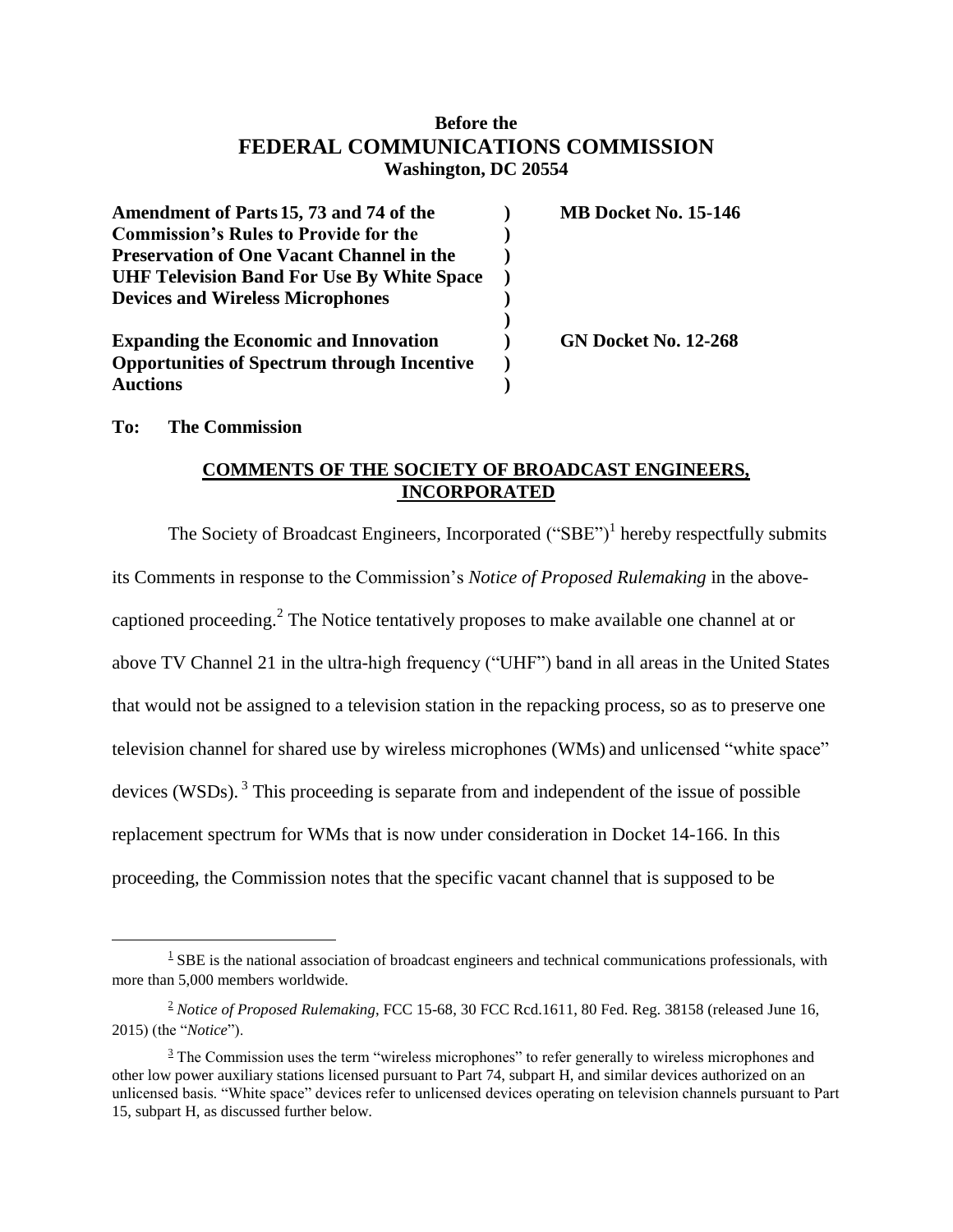preserved for WM and WSD use may vary depending on the particular area. Under the instant Notice proposal, post-incentive auction, a party wishing to construct a new, displacement, or modified broadcast television station on one of the UHF channels would perform a technical study to determine channel availability and the other operating parameters for the proposed television facility and would include this study with its application to demonstrate that white space devices and wireless microphones operating within the same area as the proposed broadcast or BAS station will, after grant of the proposed television station application, have access to at least one UHF channel in the same market, (determined using the current criteria for determining where wireless white space devices and microphones can operate).

1. The Notice proposal in this proceeding signals the latest in a continuing, short-term series of unreasoned reversals and technically unsound retreats of the Commission with respect to reaccommodation of licensed, Part 74 WMs which were displaced from the 700 MHz band and those which now stand to be displaced from the 600 MHz band by the incentive auction. Worse, this proceeding, *sub silencio,* abandons the Commission's longstanding spectrum allocations policies relative to the priorities of unlicensed Part 15 devices versus licensed stations operating in allocated frequency bands. To the extent that there is a prioritization of any Part 15 WSD over a licensed broadcast or broadcast auxiliary station in spectrum allocated to broadcast and broadcast auxiliary services, the Commission's proposal is flatly untenable. Furthermore, the Commission should take no comfort that this Notice proposal provides any substantive accommodation for displaced Part 74 licensed WMs in the UHF television broadcast band going forward in any market. It does not. For the reasons set forth hereinbelow, therefore, SBE urges that the Commission not proceed with the instant proposal for making available a single television UHF channel for combined WM and WSD operation at the potential expense of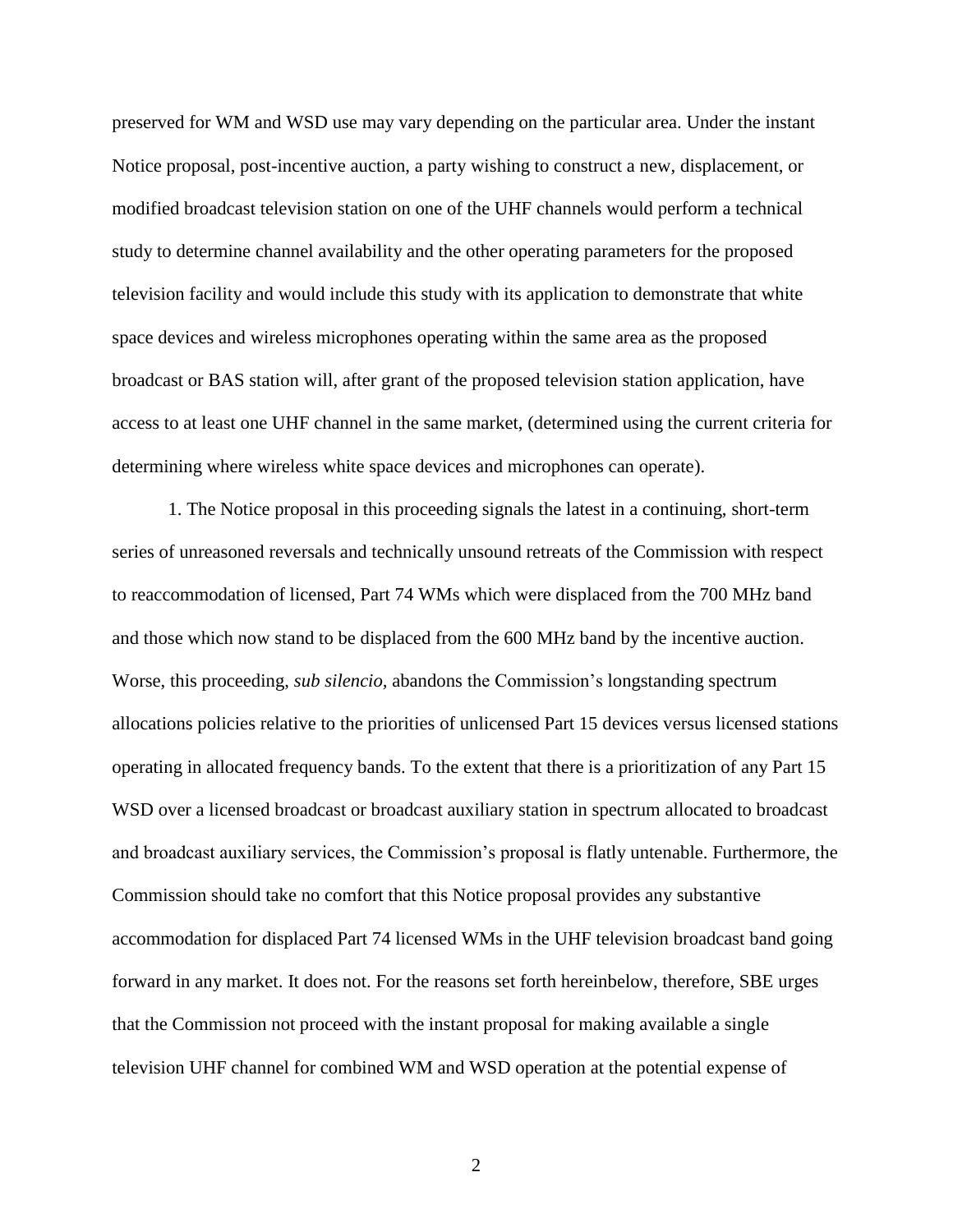disaccommodating a displaced television broadcast station, LPTV station or TV translator. Instead, the Commission should make other accommodations for WMs at UHF, including but not limited to providing exclusive access for licensed WMs in at least 4 megahertz of the "duplex gap" at 600 MHz; and making other allocations for WMs in other spectrum in Docket 14-166. For its comments on the instant notice proposal, SBE states as follows:

2. As the Commission has previously noted, among many ubiquitous applications throughout the United States, WMs play an important role in enabling broadcasters and other video programming networks and entities to serve consumers, including delivery of breaking news, emergency information and broadcast live sports events. In a series of orders establishing repeatedly modified band plans for the UHF television allocations, the Commission has serially, in a very short period of time, reduced the available spectrum for UHF WMs in the band. Given this, it is certainly timely for the Commission to make available a reasonable amount of reserved spectrum in each market for WMs and low power broadcast auxiliary devices in particular.

3. Recent rulemaking proceedings, starting with the Commission's effort to implement commercial and public safety broadband and interoperable narrowband public safety spectrum at 700 MHz have heretofore, separately and cumulatively, had a significantly adverse effect on the availability of spectrum for WMs and other low power auxiliary service (LPAS) devices. Without actually implementing any of these incremental regulatory changes, the Commission has repeatedly changed the UHF reaccommodation plan for WMs, and in the process has eliminated all certainty about the future ability of broadcasters to conduct broadcast, cablecast or satellite broadcasts of urgent news, and sports and entertainment programming due to a completely inadequate amount of residual spectrum for these devices.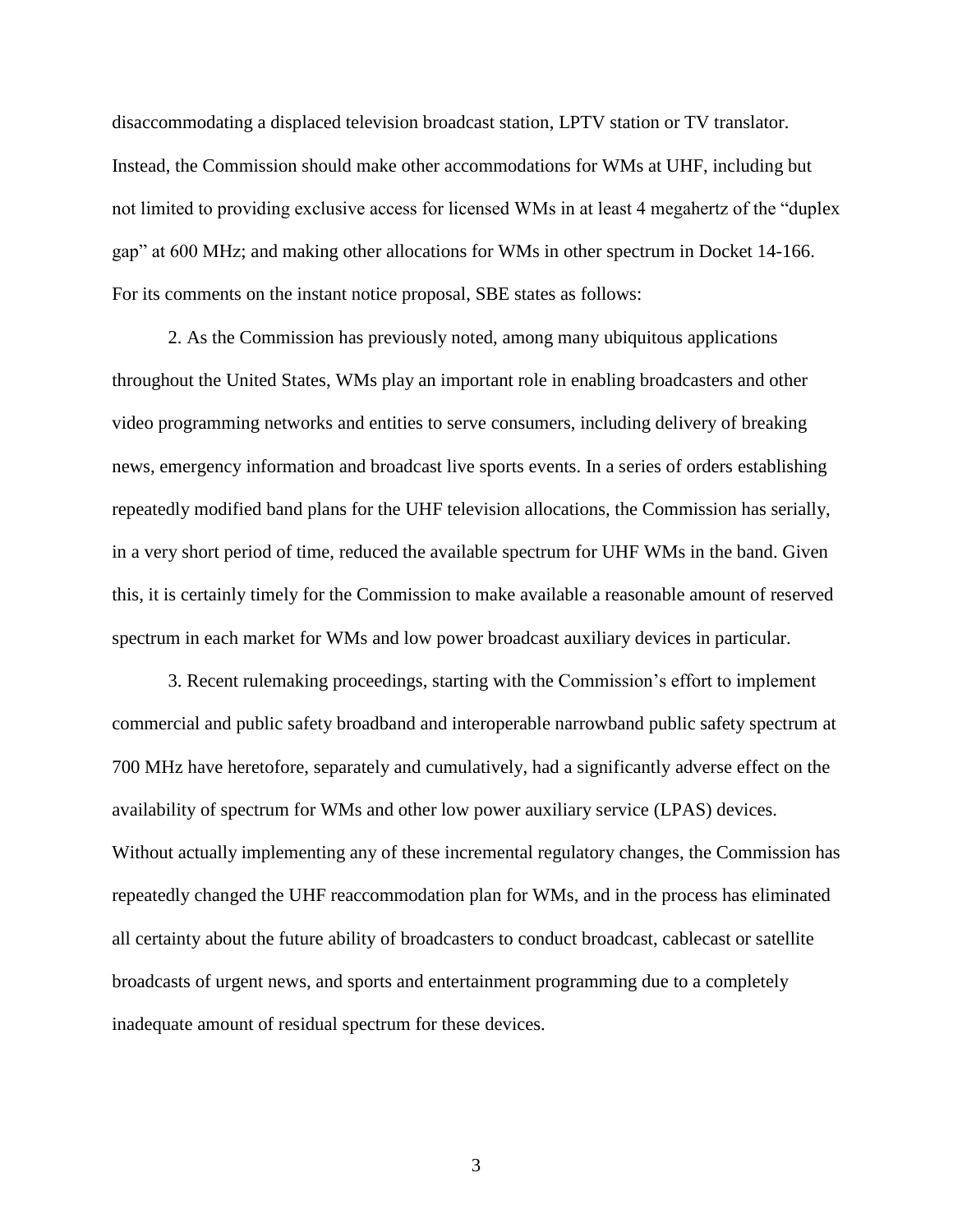4. On January 14, 2010, the Commission adopted a *Report and Order and Further Notice of Proposed Rule Making* in Docket 10-24, addressing the rules for wireless microphones and other low power auxiliary devices that operate in the TV bands. $<sup>4</sup>$  In that proceeding, the</sup> Commission prohibited the manufacture, import, sale, lease, offer for sale or lease, or shipment of wireless microphones and other low power auxiliary stations intended for use in the 700 MHz Band (TV channels 52-69, 698-806 MHz) in the United States. It was required that all LPAS facilities, including  $WMs^5$  cease operations in the 700 MHz band no later than June 12, 2010. The Commission acknowledged that WMs are used for important functions, and noted that many WMs were being operated by non-broadcast entities and persons ineligible for a Part 74 license. Therefore, along with the migration of full-power TV stations, Class A TV stations, TV translators, TV boosters and Low-power TV stations to available channels below 698 MHz, LPAS' and WMs had to migrate downward as well.<sup>6</sup> This greatly reduced the number of channels available for WM and LPAS operation, and the downward migration was completed less than five years ago. A very large number of WMs were operating in the 700 MHz band and that equipment had to be modified or replaced with equipment that was not capable of operation above 698 MHz at great expense to broadcasters and video production companies.

5. Meanwhile, at the low end of the UHF TV band, channels 14-20 (470-512 MHz) are used in thirteen major markets in the United States for important land mobile radio communications. That band is fully deployed for that purpose in those markets. There is a plethora of additional uses made of the television broadcast band, including medical telemetry

<sup>4</sup> *See Report and Order and Further Notice of Proposed Rule Making* in WT Docket Nos. 08-166 and 08- 167 and ET Docket No. 10-24, 25 FCC Rcd 643 (2010).

 $\frac{5}{2}$  Low power auxiliary stations are short-path transmit devices. They are, in addition to wireless microphones and wireless intercoms, used for purposes such as cue and control communications, and synchronization of TV camera signals. 47 C.F.R. § 74.801 *et seq.*

 $\frac{6}{5}$  TV channels 2-51, excluding channel 37.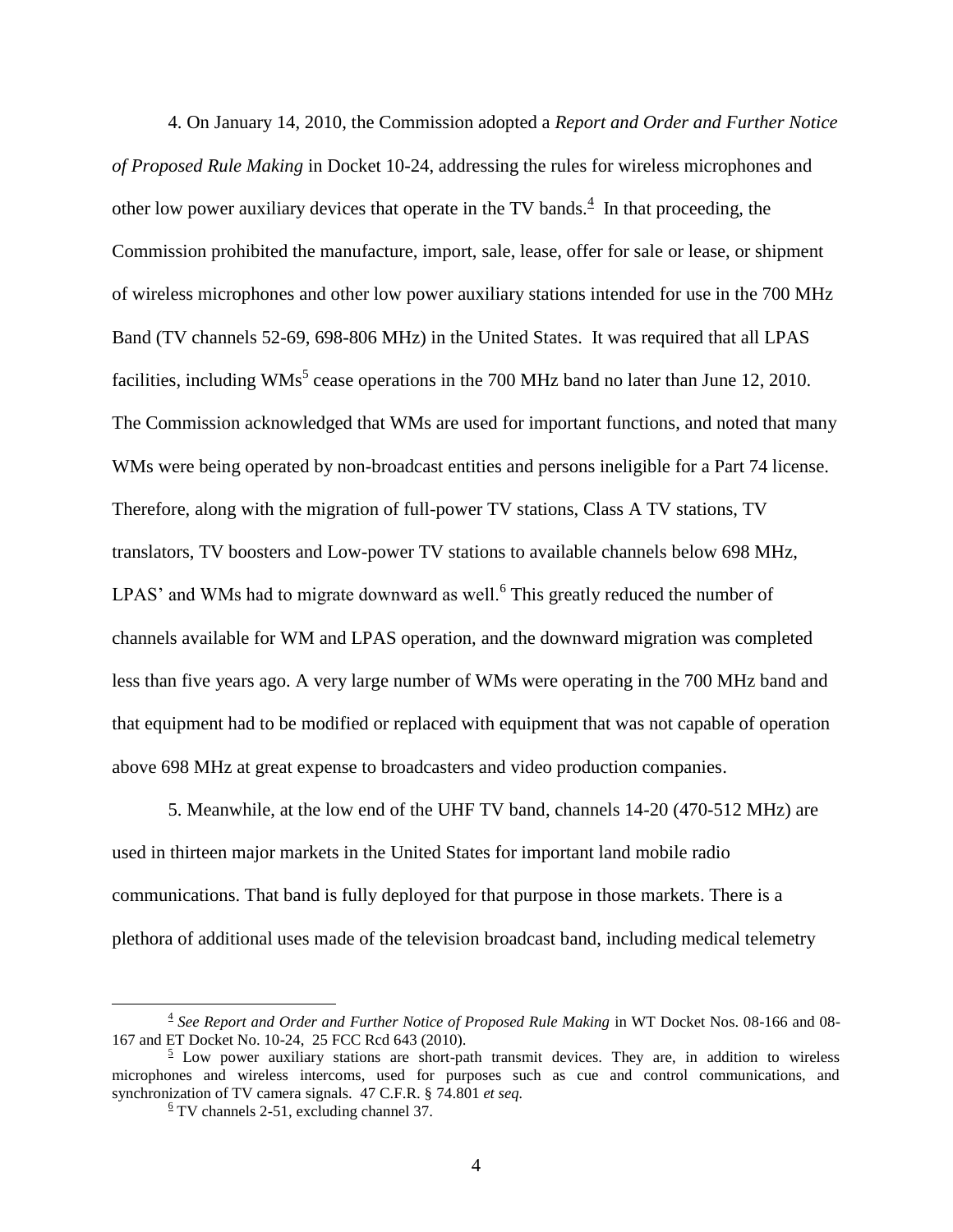equipment (on an unlicensed basis on any vacant TV channel in the range of channels 7-46), and unlicensed remote control devices (on any TV channel above 70 MHz except for channel 37). TV channel 37 (608-614 MHz) is allocated for radio astronomy and the wireless medical telemetry service (WMTS) and is not used for TV broadcasting. The Offshore Radiotelephone Service uses channels 15-17 in certain regions along the Gulf of Mexico. The compression of all of these uses into the band 512-698 MHz, plus the addition of WSDs and the accommodation (essentially legalization) of unlicensed WM users in that same spectrum has made the frequency coordination of WMs and LPAS' exceptionally difficult, despite real-time channel sharing procedures developed and utilized by SBE frequency coordinators. "TV White Spaces" was as a practical matter a misnomer from the outset. There never really were any white spaces in the UHF television band.

6. However, as recently as September of 2010, at least some protection for WMs and LPAS operation was offered. Specifically for the purpose of accommodating WMs after the reallocation of the 700 MHz band, the Commission noted that it had previously limited use of TV channels 2 and 5-20 to communications between fixed TVBDs, and it had also previously reserved two channels in the range 14-51 in the 13 markets where PLMRS and CMRS systems operate "to make sure that frequencies are available for wireless microphones."<sup>2</sup> Most importantly, the Commission held in September of 2010 that it was "…*expanding the reservation of two channels in the range 14-51 to all markets nationwide as suggested by several petitioners. This will provide frequencies where a limited but substantial number of wireless microphones can be operated on any basis without the potential for interference from TV bands devices. It will also ensure that frequencies are available everywhere for licensed wireless* 

<sup>7</sup> *See Second Report and Order*, 23 FCC Rcd 16860 at ¶ 151. With regard to channels 2 and 5-20, the Commission stated that restricting use of channels 2 and 5-20 to communications by fixed devices with other fixed devices would limit the number of TVBDs that could potentially conflict with wireless microphone use.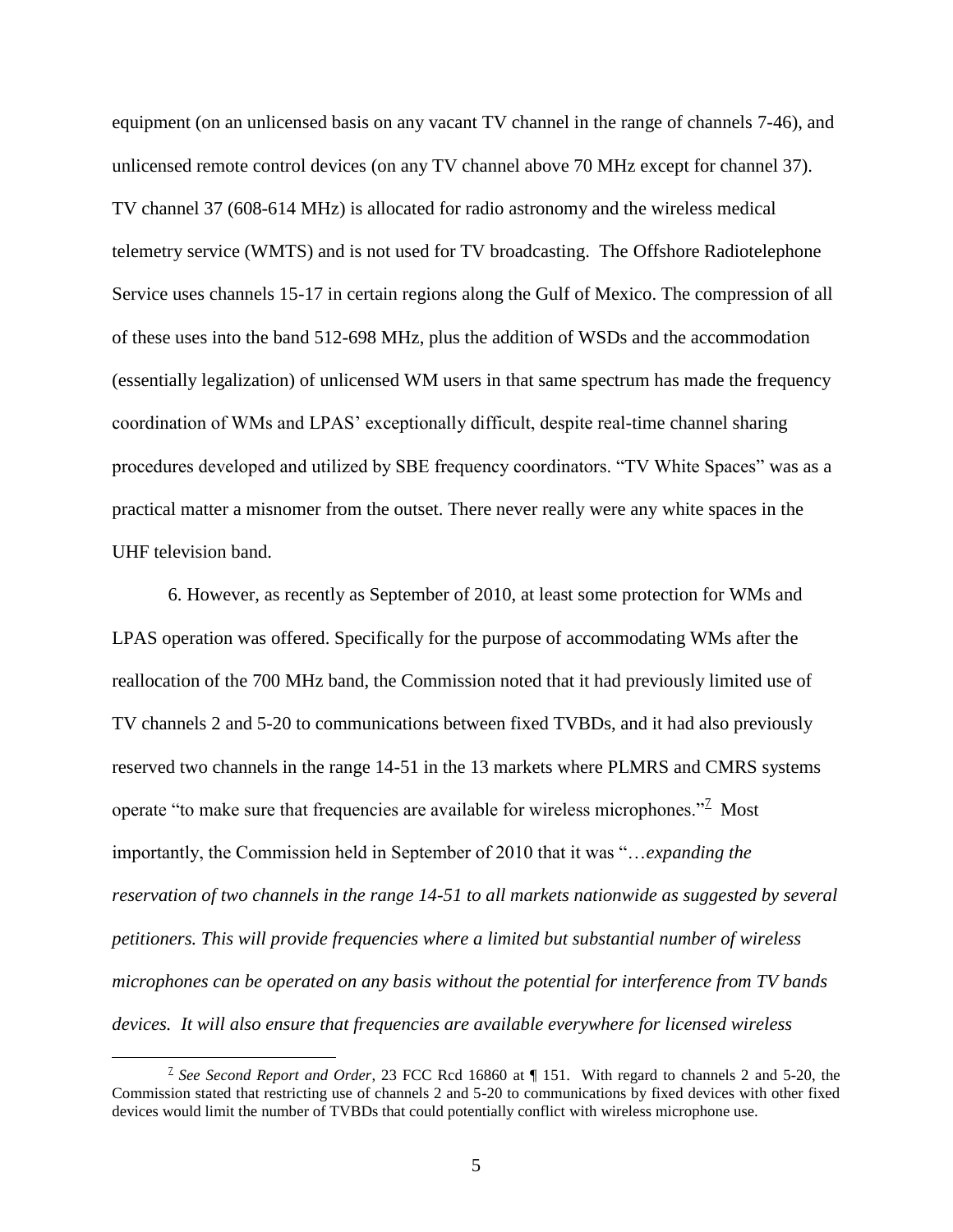*microphones used on a roving basis to operate without risk of receiving harmful interference*  from TVBDs."<sup>8</sup> The Commission also provided for a nominal separation distance between WSDs and sites of venues and events where large numbers of unlicensed wireless microphones are used by permitting such sites to be registered in the TV bands databases. It noted that, at any particular location, a number of TV channels would not be available for TVBDs due to the application of the various interference protection requirements under the rules. Therefore, the Commission concluded, "a significant amount of spectrum will be available on which wireless microphones can be operated as they have in the past without concern for interference from TVBDs. We believe that this spectrum will provide sufficient frequencies to support wireless microphone operations at the great majority of events." Because of these accommodations, and specifically because of the reservation of the two channels per market for WM and LPAS operation, <sup>9</sup> broadcasters and video production companies were confident that they could continue to conduct ENG and event production activities as necessary. Broadcasters, since late 2010, invested heavily in wireless microphones that will operate near TV channel 37 because of the location of the reserved channels, in reliance on the Commission's firm commitment to provide two reserved UHF channels for WM operation.

7. The Commission's accommodation for WMs in the TV White Spaces Docket was no panacea. As the Commission has acknowledged,  $\frac{10}{10}$  there is at any given news or entertainment

<sup>8</sup> *Second Memorandum Opinion and Order*, 25 FCC Rcd 18661 at 18674 (2010).

 $9 \text{ See}$ , 47 C.F.R. §15.707(a) (prohibiting white space devices on the first channel above and the first channel below channel 37 that are available, or if a channel is not available above and below channel 37, prohibiting white space devices on the first two channels nearest to channel 37).

 $\frac{10}{10}$  A good primer on WM and LPAS use of UHF television broadcast bands was provided at paragraph 223 of the *Incentive Auctions NPRM* . The Commission stated that:

Licensed LPAS may operate on vacant channels allocated to television broadcasting. In the UHF band, co-channel LPAS operations must be separated by a distance of at least 113 kilometers (70 miles) from the television station. Unlicensed wireless microphones are permitted similar types of operations on this unused spectrum. Wireless microphones operate in a relatively narrow bandwidth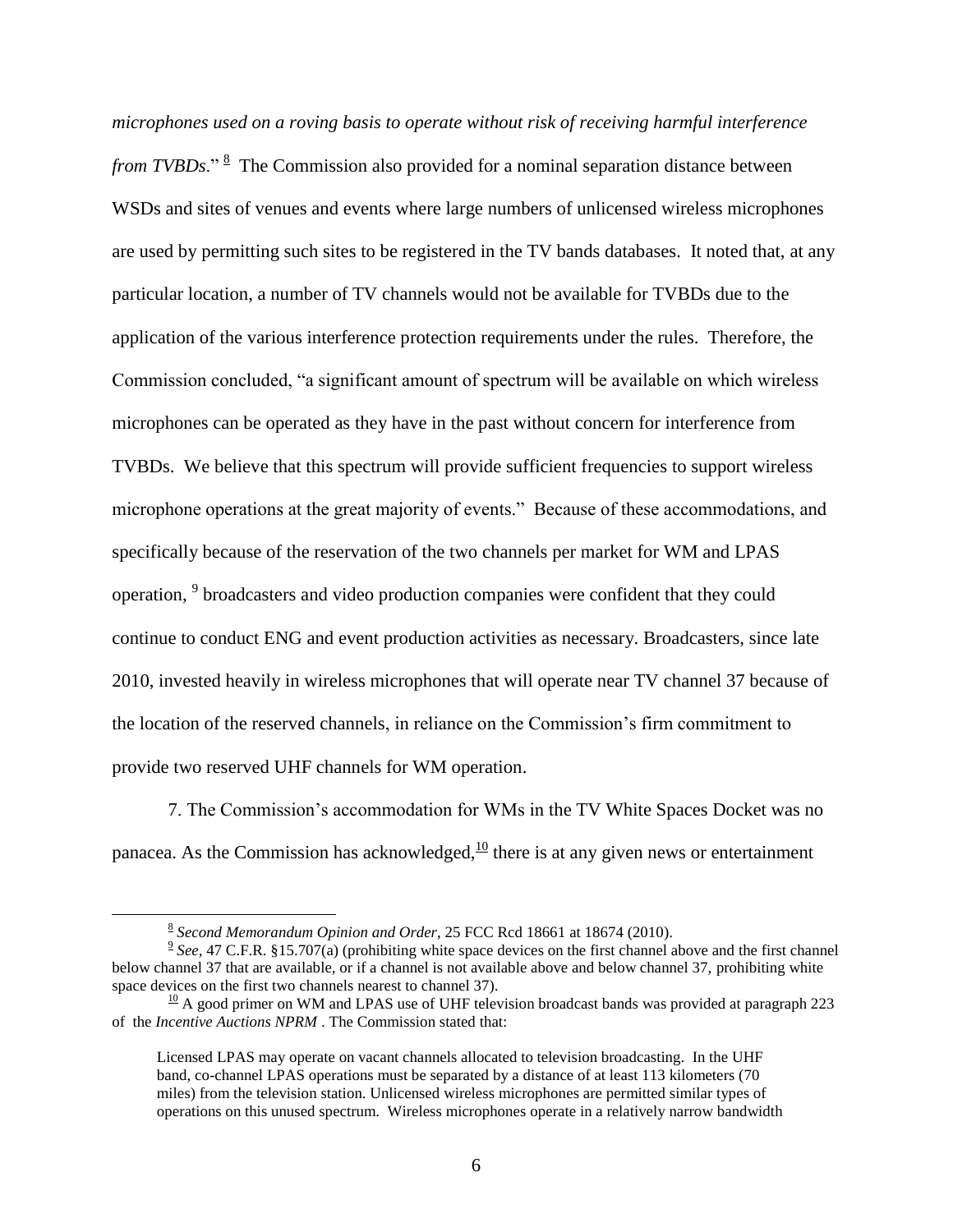event the need for more than 100 WMs and LPAS devices.<sup>11</sup> Because, in a given broadcast market there are many unlicensed WMs as well as licensed WMs, and because the Commission has not limited the reserved channels in a given market to only licensed WMs, not all of the two reserved channels could have been used in any given market. Because of the need for broadcastquality audio for broadcast applications, and for use of WMs in theatrical productions, WMs have historically required approximately 200 kilohertz of occupied bandwidth.<sup>12</sup> While the next generations of WMs may have narrower bandwidths, this equipment is not now universally available. Manufacturers of WMs have a very substantial investment in research and development of the current generation of WMs. Broadcast licensees (and other video production entities) have a substantial investment in purchased UHF equipment with a very long usable life. There is a large base of embedded equipment which has very recently been acquired by broadcasters in reliance on the continuation of the availability of the accommodations created in the White Spaces Docket; *especially* the *two* reserved channels for WMs.

*and often are technically capable of choosing different frequencies among multiple vacant channels available for operation* (emphasis added). Many wireless microphones are used regularly and predictably (*e.g*., at television studios, movie studio lots, or major sporting events facilities), but at times the location of their operation changes (*e.g*., covering news events in different places. The nature of wireless microphones and their use is such that they operate for relatively short intervals at different times, and the specific frequencies they use for operation often change, even when used at one location. Theatrical and sports productions and other major events often use more than 100 wireless microphones, which in certain locations could use most if not all of the UHF channels available to them in the television bands.

 $\overline{a}$ 

 $11$  At the largest sporting events and at political conventions, there are typically more than 120 WMs and LPAS devices in use, often simultaneously. For example, at a recent Formula One automobile race in Texas, held at a venue well away from the metropolitan area of Austin, Texas, there was an acute shortage of WM spectrum and well over 120 WMs were in use at any given time, due to the presence of non-U.S. broadcasters as well as local broadcast and video production entities. At the NFL Super Bowl each year, and during political conventions, extraordinary efforts are made to accommodate the number of WMs necessary to provide coverage of these events that the public expects, using a series of television broadcast channels. Event frequency coordinators are required at these events to make sure that the most efficient use is made of the limited amount of spectrum available now for WMs in real time. Reserving one broadcast channel for shared WM/WSD operation per market is, without more, no accommodation whatsoever for individual, real-time breaking news events, much less planned sports and major news events. Without more, the public will be deprived of the ability to have these events brought to them as they are now.

 $12$  This occupied bandwidth is necessary to assure broadcast quality audio and dynamic range without any latency or delay.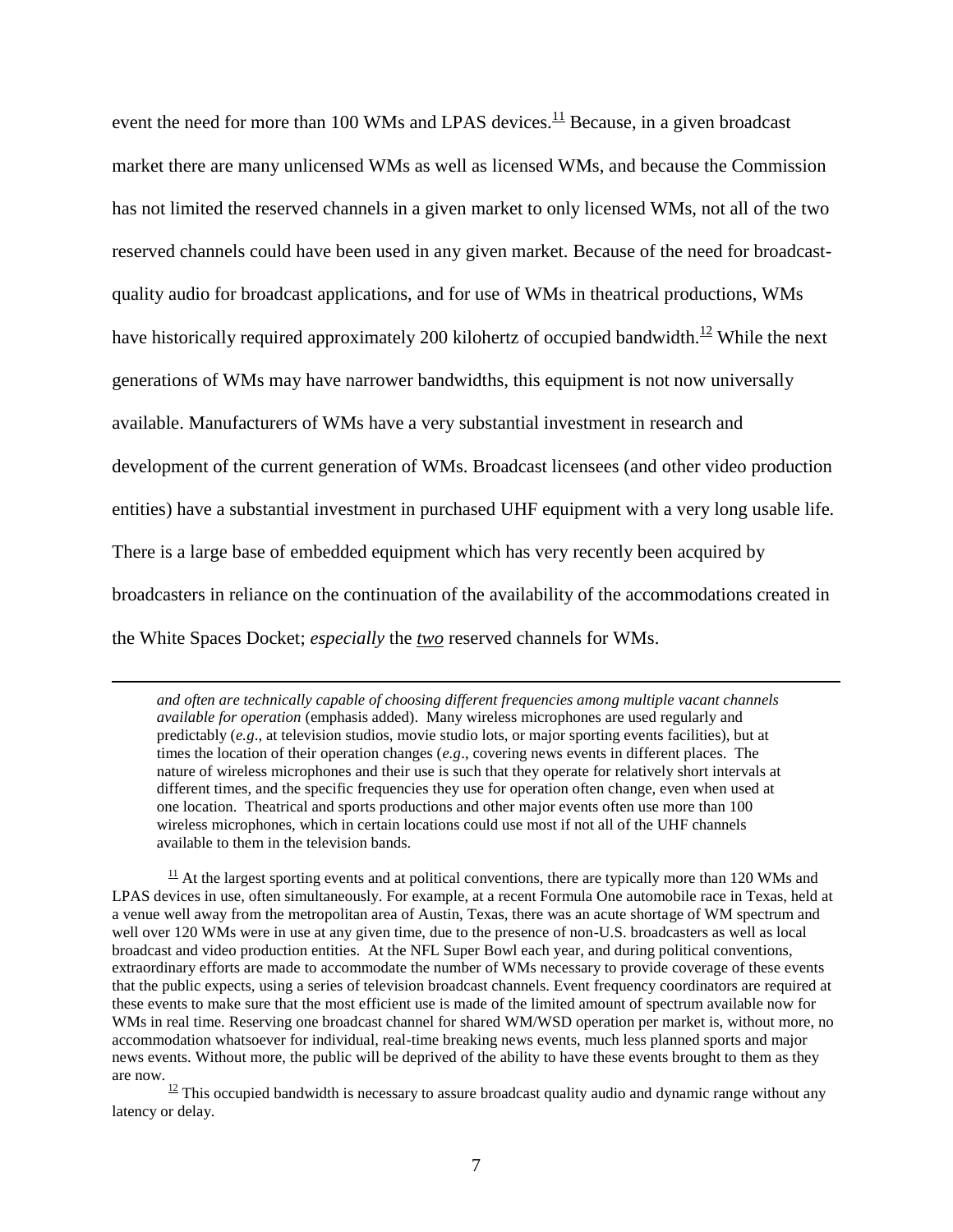8. The *Incentive Auction* proceeding then proposed a radical change of direction for WM and LPAS operations. The Commission scrapped the two reserved channels for WMs near Channel 37 and noted that, depending on the outcome of the incentive auction, there may be *no* channels available for WM operation in a given market which would not be shared with TVBDs, and no channels where unlicensed (and therefore uncoordinated) WMs would be excluded. The Commission made no proposal for any reaccommodation spectrum for any WMs elsewhere, noting that there is generally no replacement spectrum offered for displaced secondary users in reallocated spectrum.

9. SBE argued in that proceeding that a minimum of 24 MHz of UHF spectrum should be available for WMs in each market. This number could be reduced over time, as narrowband WM technology evolves, but it would be completely unreasonable for the Commission to mandate a short-term narrowband conversion of WM technology. By abandoning the minimal accommodations adopted in the 2010 White Spaces proceeding, the Commission created in effect a "bait and switch" situation in less than two years. Broadcasters and video production companies have very recently invested heavily in current generation UHF equipment in reliance on the availability of the two reserved channels. If there are no channels reserved for WMs and LPAS devices which are not to be shared with WSDs, WM users, and especially licensed broadcasters and video production entities simply cannot provide interference-free service to the viewers that expect the same and receive it now. The registry established for WSDs will not protect WMs used in breaking news reporting activities.

10. Allowing WM operation in at least 4 megahertz of the duplex gap offers some relief, if that segment is available and if reserved for WMs used in breaking news events in real time. It is, however, seriously inadequate and insufficient as re a stand-alone reaccommodation for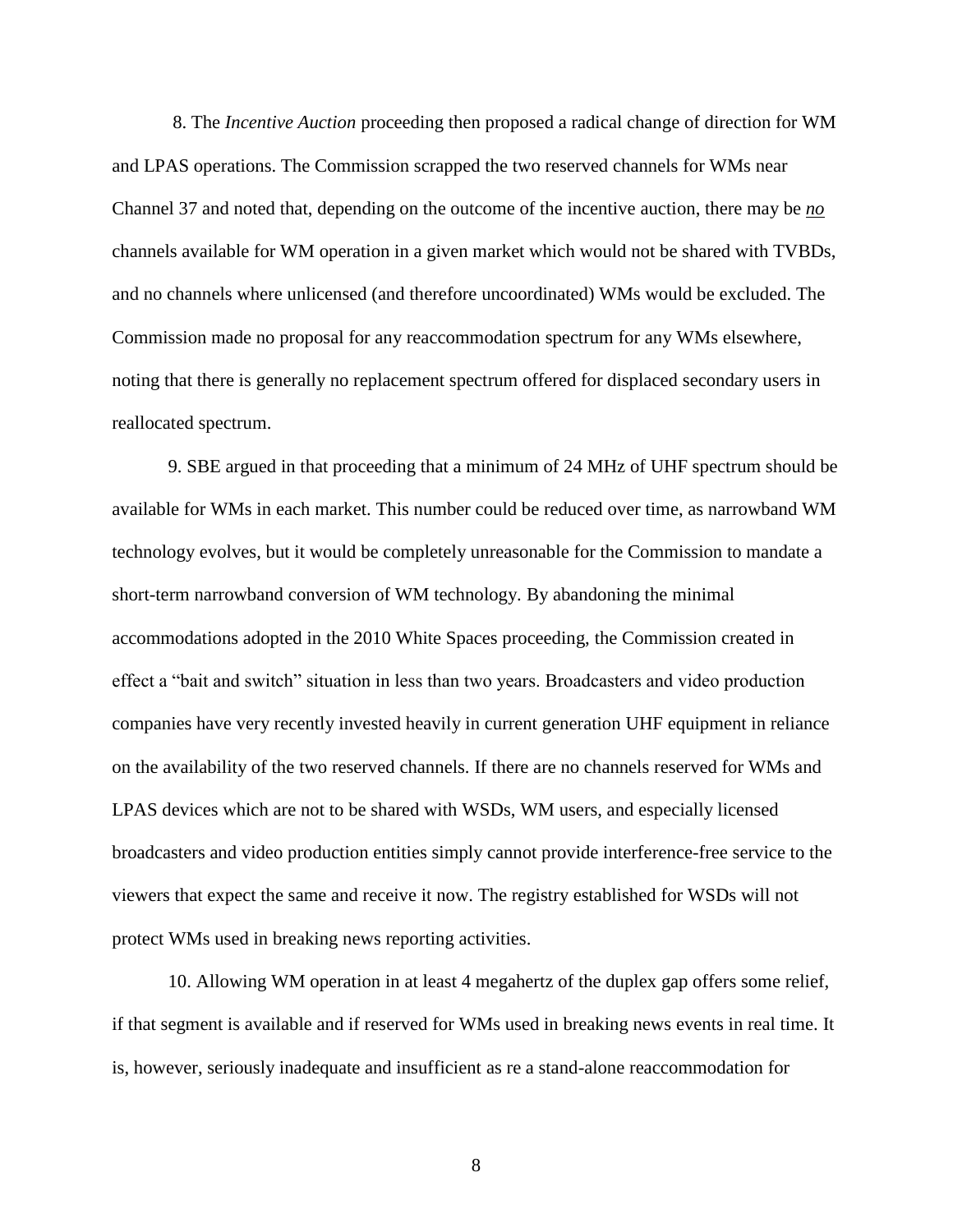WMs. *It is critical for broadcasters that there be at least two reserved channels, totaling at least 12 MHz, exclusively for WM operation*. What happens at a breaking news event is that multiple broadcast entities converge on the same geographic area. Some are local, some are not. Each entity usually requires at the very least two WM channels (one for the WM and one for the IFB). One broadcast entity may have several reporters on site (depending on the nature of the news event), necessitating several channels. Four megahertz in the duplex gap would not provide the opportunity to cover these events. Nor would a single TV channel shared with WSDs.

11. SBE continues to maintain that there is a firm need for the foreseeable future to have available for video production of news, sports and entertainment events -- regardless of the means of multicasting those events to the viewing public -- at least 24 MHz of spectrum available at UHF which is not shared with WSDs. In addition, there should be bands available for operation pursuant to Special Temporary Authority for the inevitable sports or newsworthy events which can be planned in advance. This would provide a total of 120 channels for WM operation. Over time, it would be reasonable to pare down this 24 MHz of spectrum for WMs in each market to something less, due to changed technology. Taking a cue from the Land Mobile Radio Service, which is in the midst of a two-part narrowbanding conversion in the VHF and UHF land mobile radio bands from 25 kHz technology to 12.5 kHz and, later, 6.25 kHz technology, it is necessary to plan for and to allow a reasonable transition to more narrowband WM technology over a period of years. Also as noted above, broadcasters, in reliance on the Commission's adopted plan for the availability of the two reserved channels for WMs in each market, have made large expenditures for equipment that will function adequately.

12. It is patently obvious to broadcast engineers who are involved in the SBE's frequency coordination effort that the reservation of a single UHF TV channel per market, to be shared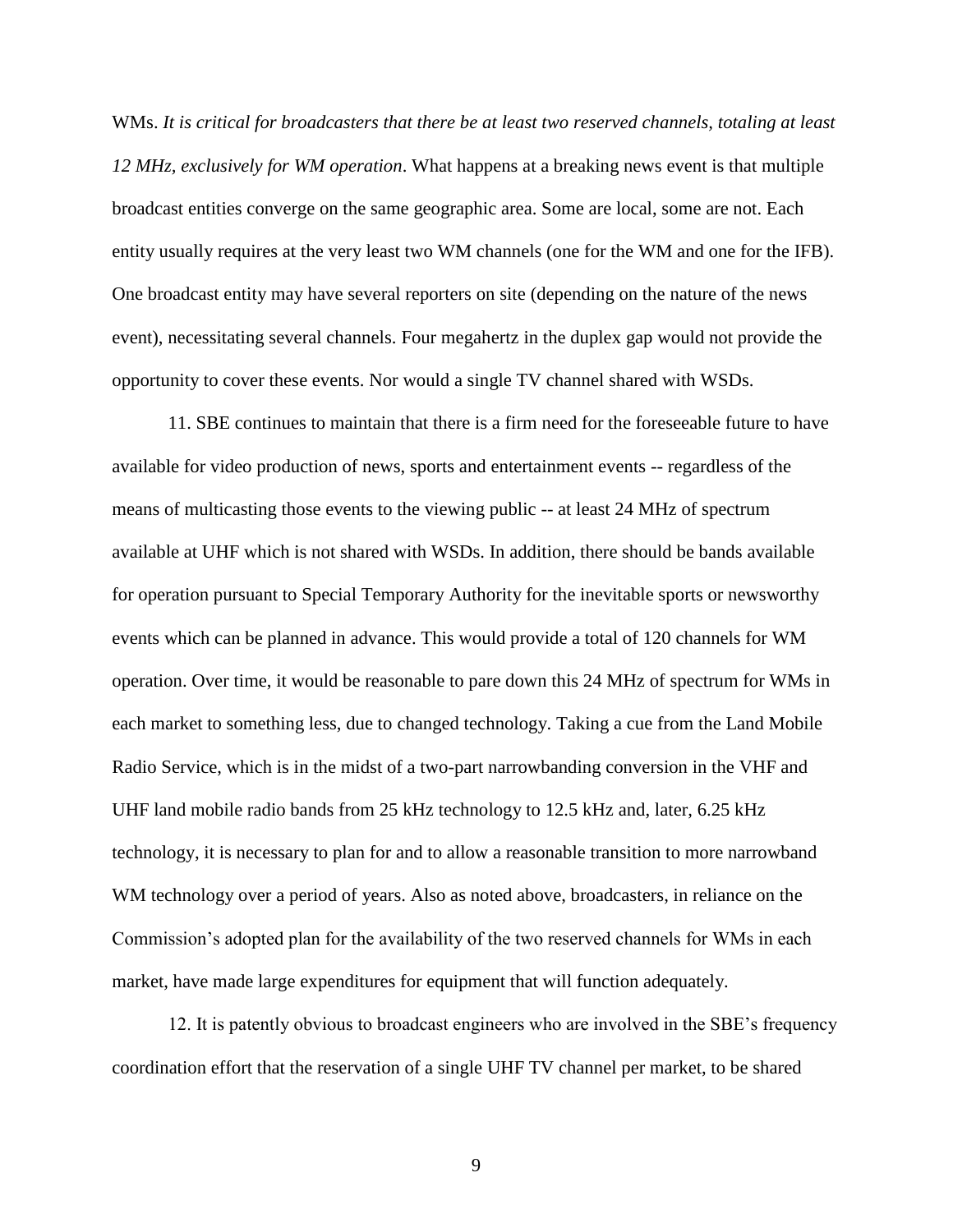between WMs and WSDs, is an inadequate accommodation for incumbent WM licensees who are about to be displaced from the 600 MHz band. Nor is it fair to require applicants for LPTV, TV translator, and BAS facilities to demonstrate that their proposed new, displacement, or modified broadcast facilities would not eliminate the last available vacant UHF television channel for use by WSDs and WMs in an area. There is a vast difference between licensed WMs and unlicensed, Part 15 WSDs in terms of the entitlement of the latter to commence operation in a band allocated to a licensed radio service (in this case broadcast and broadcast auxiliary services). WSDs are entitled to no priority over any licensed broadcast or BAS facilities.

13. For many years, the Commission has utilized as a means of spectrum management the allocation and licensing processes. The domestic table of allocations in Part 2 of the Commission's rules provides a functional hierarchy of types of uses of various frequency bands that is modified from time to time by rulemaking. Within those spectrum allocations, the principal tool for interference prevention and frequency assignments is the requirement in Section 301 of the Communications Act of 1934 that anyone who wishes to operate a device that emits radio frequency (RF) energy first obtain a license from the Commission. 47 U.S.C. § 301. Section 301's licensing requirement contains no exceptions. That section forbids the "use or operat[ion of] any apparatus for the transmission of energy or communications or signals by radio [in or affecting interstate commerce], except . . . with a license[.]" Nevertheless, since 1938 the Commission has permitted the use without a license of certain devices that radiate extremely low levels of radio frequency energy, as long as that use does not cause harmful interference to licensed operations and provided that the operator of the device is willing to accept any interference created.<sup>13/</sup> While the Commission's statutory justification for permitting

<sup>&</sup>lt;sup>13/</sup> See Certain Low Power Radio Frequency Electrical Devices, 3 Fed. Reg. 2999 (December 14, 1938).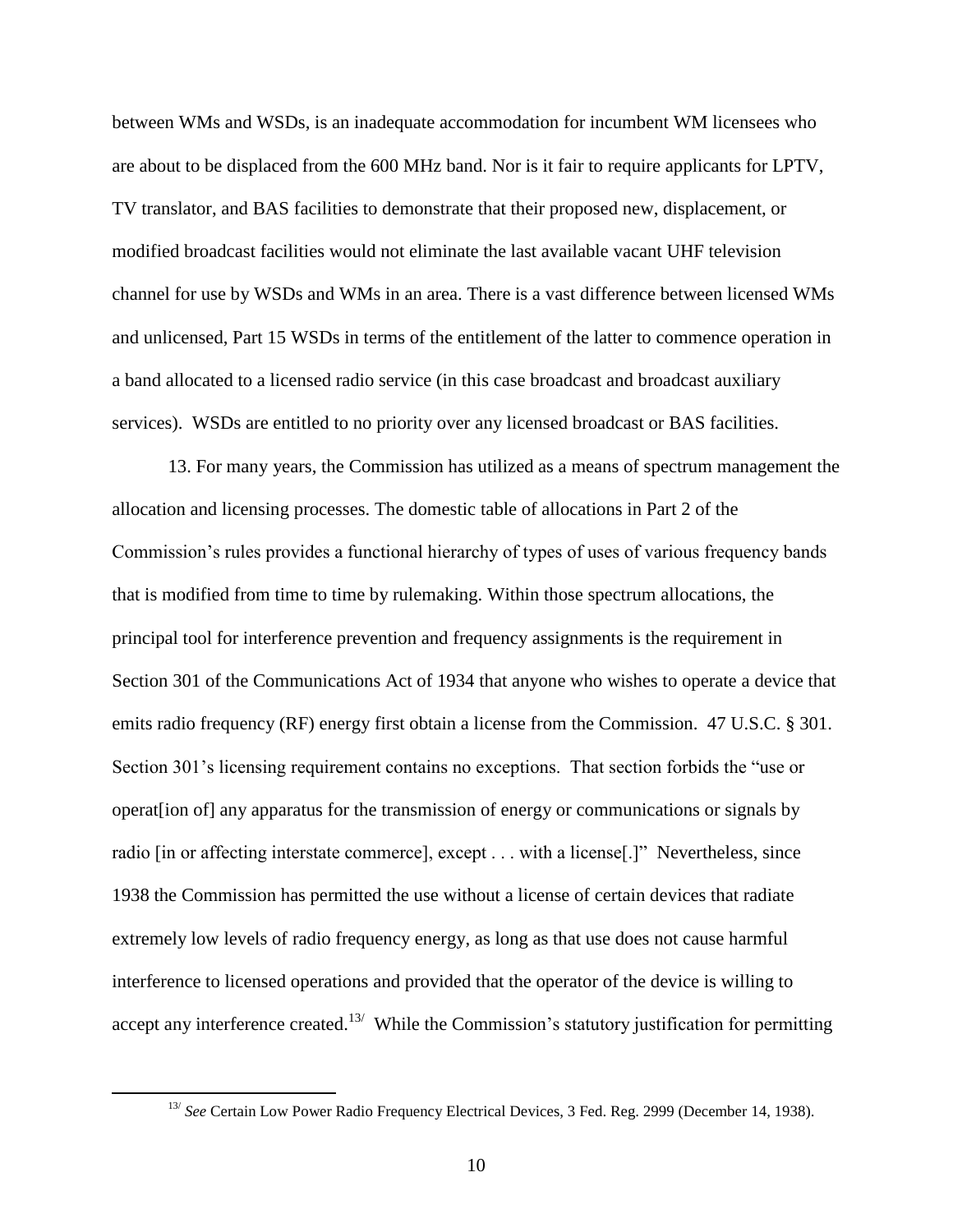these unlicensed devices shifted somewhat in the early years,  $14/$  the Commission soon settled on the rationale that a device transmitting too little RF energy to interfere with licensed uses does not constitute an "apparatus for the transmission of energy" under section  $301$ .<sup>15/</sup> The Commission has adopted rules governing the use of unlicensed devices, which are codified in Part 15 of the agency's rules (47 C.F.R. Part 15) which prescribes technical standards for particular types or classes of unlicensed devices.<sup>16/</sup> These are backed up by an overriding command that unlicensed devices may be operated *only* to the extent that they do not harmfully interfere with licensed operations. This command is embodied in three rules. First and foremost, the "operation of a [Part 15] device is subject to the condition… that no harmful interference is caused." 47 C.F.R. § 15.5(b). Second, operators of Part 15 devices must accept any interference "that may be caused by the operation of an authorized radio station." *Id.* Finally, "[t]he operator of a radio frequency device shall be required to cease operating the device upon notification by a Commission representative that the device is causing harmful interference." *Id.* at § 15.5(c). Consistent with the Commission's legal rationale for allowing unlicensed devices under Section 301, the agency's principal obligation with respect to such devices is to ensure that their operation will predictably not interfere with (or, by logical inference, preclude) licensed radio services.<sup>17/</sup>

 $14$ <sup>14</sup>/ Early decisions suggested that unlicensed low-power devices are permissible under Section 301 because these devices have no interstate effects**.** *See, e.g.,* Low Power Communication Devices, 13 R.R. 1546e, 1546g– 1546h (1957); Restricted Radiation Devices, 13 R.R. 1543, 1544 (1956). However, it was determined in various court decisions (e.g. Fisher's Blend Station, Inc. v. Tax Commission of Washington State, 297 U.S. 650, 655 (1936), and clarified in the Communications Amendments Act of 1982, P.L. 97-259 (1982) that all radio communications constituted interstate commerce and that the FCC has exclusive jurisdiction over intrastate as well as interstate communications. H.R. Report No  $765$ ,  $97<sup>th</sup>$  Cong., 2d Sess., at 33 (9182).

<sup>&</sup>lt;sup>15/</sup> See Ultra-Wideband Transmission Systems, 19 F.C.C.R. 24,558, at 168.

 $\frac{16}{2}$  *E.g.*, 47 C.F.R. subpart B (unintentional radiators); *id.* subpart C (intentional radiators).

 $1/2$  Unlicensed devices have no allocation status in any frequency band; they operate on an "at sufferance" basis. In one instance, the FCC protected the interests of unlicensed Part 15 users against interference from licensees in the Location Monitoring Service ("LMS"). *See* Report and Order, *Amendment of Part 90 of the Commission's Rules to Adopt Regulations for Automatic Vehicle Monitoring Systems*, 10 FCC Rcd 4,695 (1995). However, LMS was a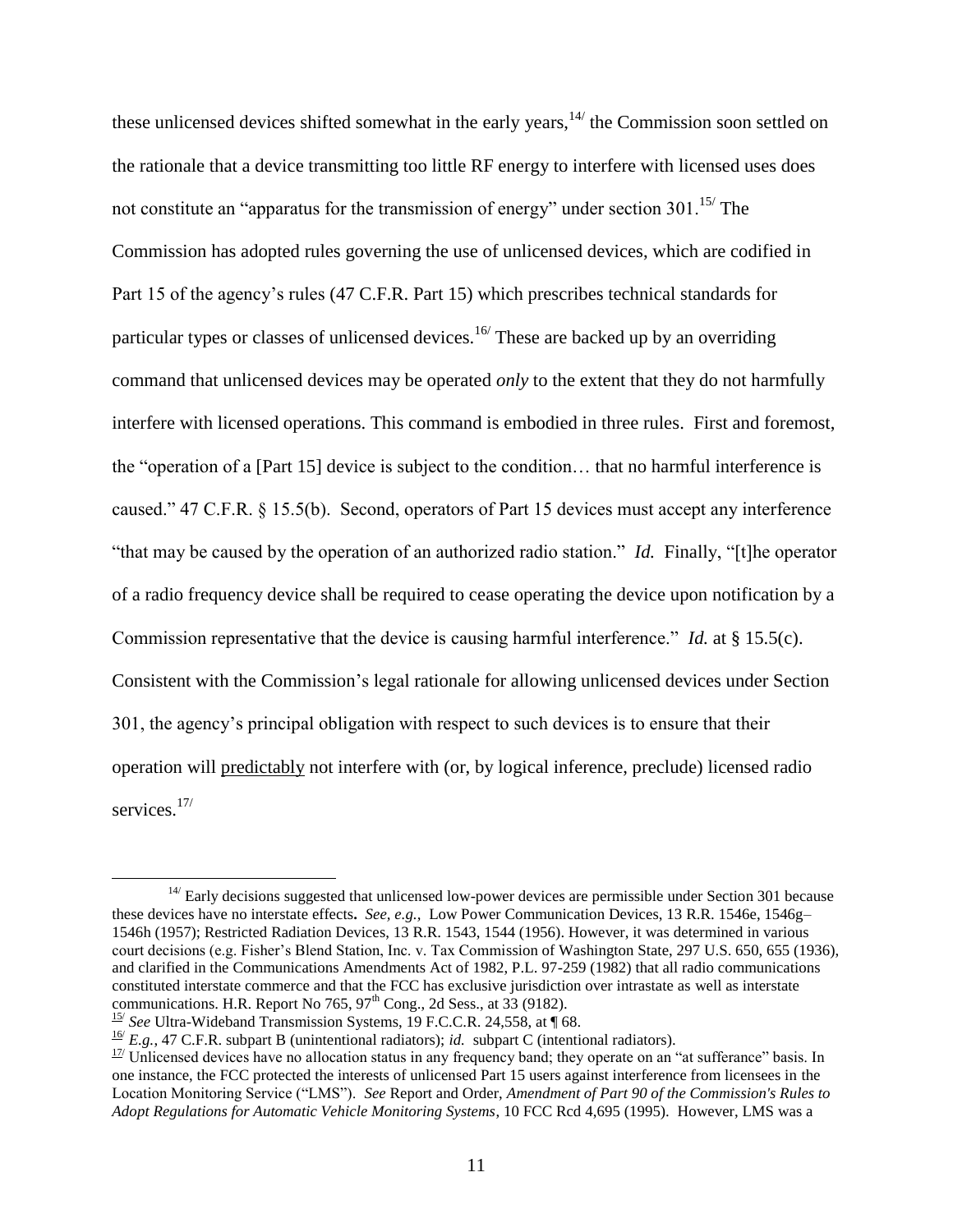14. A corollary to that regulatory structure is that a displaced, licensed station in either the broadcast service or the broadcast auxiliary service seeking a reaccommodation channel in a band allocated domestically to the broadcast and broadcast auxiliary services cannot be subjected to a requirement that the licensed station protect an unlicensed service that has was not operating on that channel heretofore. SBE rejects the concept embodied in the Commission's proposal to obligate displaced, licensed broadcast and auxiliary stations to make a showing that there is room in a band allocated to broadcast and broadcast auxiliary facilities to provide for Part 15 WSDs as a condition for reaccommodating the former. If in the incentive auction process, something has to give, it is going to have to be the WSDs, because they have no allocation status, no license, and no entitlement to operate to the extent that they preclude, interfere with, or preempt the continued operation of a pre-existing licensed broadcast or broadcast auxiliary service station.

15. In summary, the Commission in this proceeding has made a proposal that is at once insufficient to accommodate displaced wireless microphone facilities; inadequate as a means of continuing the service that broadcasters and video production companies have provided to the public for many years which the public expects; and most of all, an untenable spectrum management plan that places unlicensed Part 15 white space devices ahead of licensed broadcast stations and licensed broadcast auxiliary stations in spectrum that is allocated to the broadcast service. That constitutes an unreasoned departure from longstanding Commission policy with respect to unlicensed devices and therefore the Notice proposal is arbitrary and capricious. The Commission should permit broadcasters and video production companies to operate wireless microphones in the duplex gap and should further make accommodation both within and outside the residual UHF television band for wireless microphones displaced from the 600 and 700 MHz

new licensed service created by the FCC *after* "millions of Part 15 devices," such as cordless telephones, were already operating in the bands in question. *See id.* at ¶ 32.